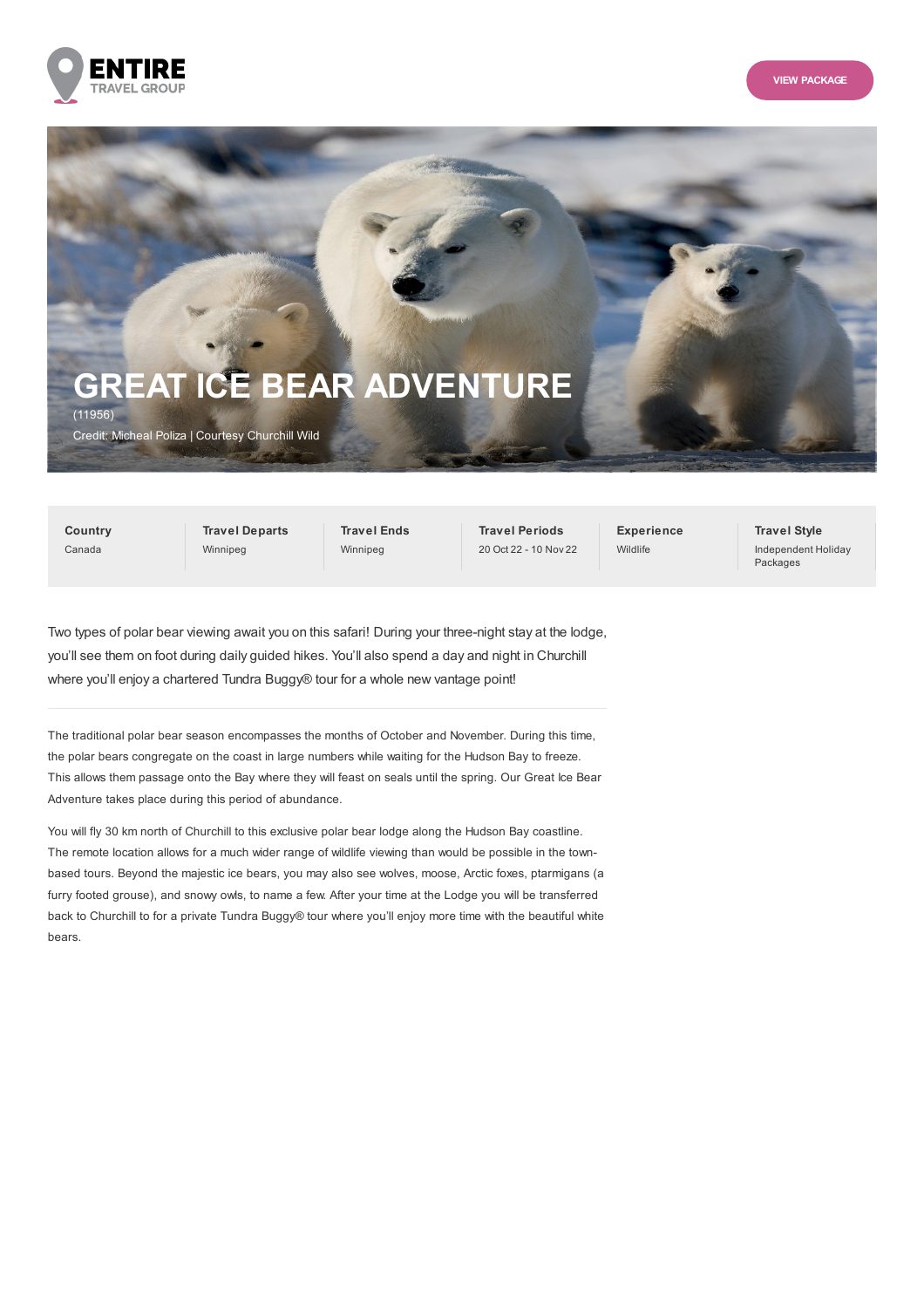# Included

- 2 nights in Winnipeg
- 3 nights at Dymond Lake Ecolodge
- 1 night in Churchill
- Return airfare from Winnipeg to Churchill and Dymond Lake Lodge
- <sup>1</sup>1 All meals while in Churchill and at the Lodge
- All excursions while in Churchill and at the Lodge
- G Guide services while in Churchill and at the Lodge
- Winter clothing rental while at the Lodge (winter pants, boots and parka)

# Excluded

- International airfares and taxes
- Domestic airfares and taxes, unless otherwise specified in our holiday package
- Visa expenses, processing and issuance fees
- Meals other than as specified in our holiday package
- Travel Insurance or expenses of a personal nature (mini-bar, phone call, laundry, etc.),
- Tips or gratuities to guides, drivers, porters, hotel, restaurant or boat staff, etc.
- Or any other travel expense that has not been included in our holiday package

# Itinerary

### **Day 1** Winnipeg

Arrive in Winnipeg where you will enjoy a relaxing stay at our choice hotel. Your winter gear fitting and collection will take place at 5:00pm prior to meeting the rest of your group at an orientation dinner hosted by a Churchill Wild representative.

Overnight in Winnipeg at **The Grand Winnipeg Airport Hotel**.

### **W** Dinner

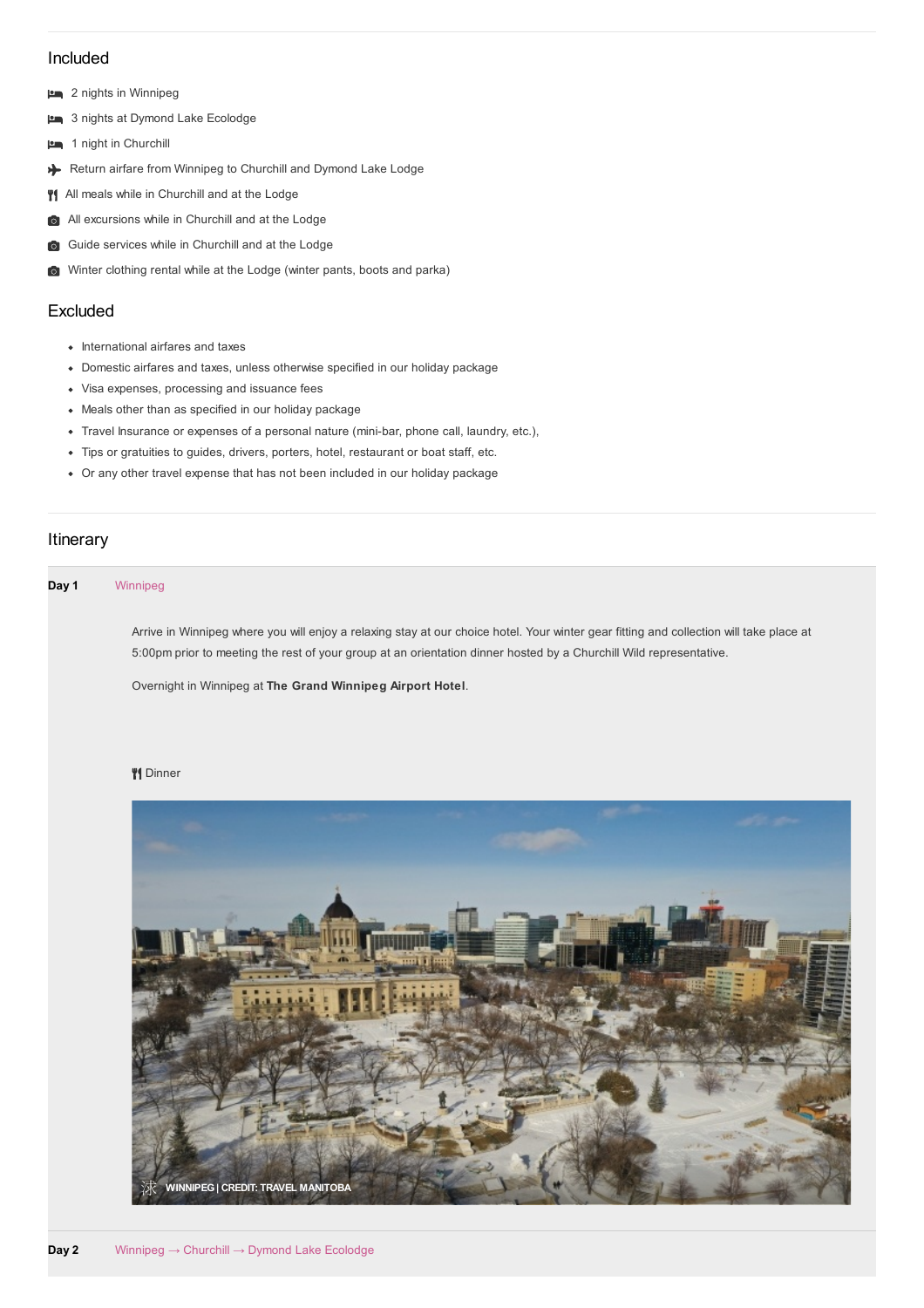Arrive in Churchill by air where expert staff will meet you at the airport and will provide you with instructions of the morning transfers. You will then be transferred by fixed wing aircraft to Dymond Lake Ecolodge. This short flight takes you out over the historic Churchill River and then northwest up the rugged Hudson Bay coast. Keep a sharp eye en route for possible sightings of moose, wolves, and of course, the 'Great Ice Bears'.

Upon arrival, your hosts will provide a tour and show you to your room. Lunch will be served soon after, and before heading out on your first excursion, you'll be thoroughly debriefed regarding your stay in polar bear country. This day includes a guided hike on our rugged and starkly beautiful coastline, an interpretive slide show featuring the wildlife of Hudson Bay, and hopefully a clear night for viewing the Aurora Borealis.

Dymond Lake Ecoloodge features an Aurora viewing tower for northern lights observation. All this will be topped off with a lunch and dinner where your hosts and guides will regale you with tales of life and adventures in Canada's Arctic.

Overnight stay at the **Dymond Lake Ecolodge**

#### <sup>4</sup> Breakfast, Lunch, Dinner



#### **Day 3 - 4** Dymond Lake Ecolodge

Each morning after a hot breakfast, your guides will outline a plan for the day's excursions. If there are bears near the Lodge, your morning tour may be delayed to take advantage of these photo and observation opportunities. The walks are comfortably paced as they are geared towards plenty of viewing and photo opportunities.

Back at the lodge, enjoy appetizer hour followed by one of our signature tundra-inspired meals. Evenings typically include an informative lecture or slide show presentation narrated by one of Churchill Wild's knowledgeable guides or staff. On clear nights, you may also have a chance to view one of the spectacular aurora borealis displays common at this latitude.

Bedtime is at your leisure and you can rest easy knowing you won't miss out on anything. The staff monitor the compound and skies and will rouse you if the aurora or a nocturnal polar bear make an appearance.

Overnights at **Dymond Lake Ecolodge**

<sup>4</sup> Breakfast, Lunch, Dinner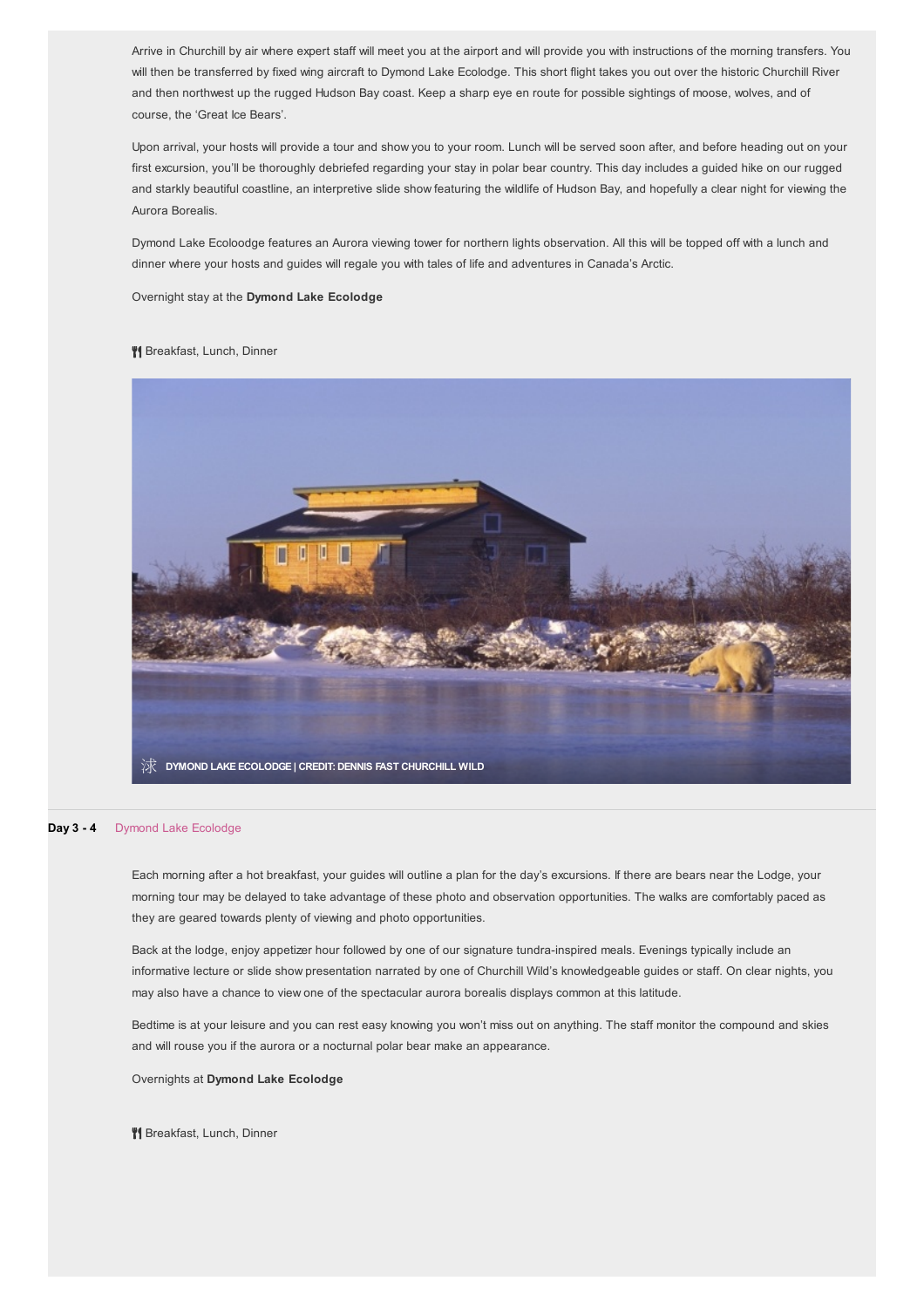

### **Day 5** Dymond Lake Ecolodge → Churchill

After another hearty Lodge breakfast, we will begin air transfers back to Churchill. Have your cameras ready for the return flight as it affords excellent opportunities for great aerial shots.

Back in Churchill, you'll spend the day with one of our tour guides exploring Churchill and area and learning about its rich history as a seaport and ex-military town. Your tour will include stops such as the Parks Canada exhibit, the Itsanitaq Museum, and the Polar Bear Jail. Along the way, your guide will point out murals that were commissioned in 2016 as part of the SeaWalls mural festival. Before a group dinner, your guide will give you free time to shop for last-minute souvenirs at the unique gift stores in Churchill.

Overnight in Churchill at one of the hotels or B&B's

# <sup>4</sup> Breakfast, Lunch, Dinner